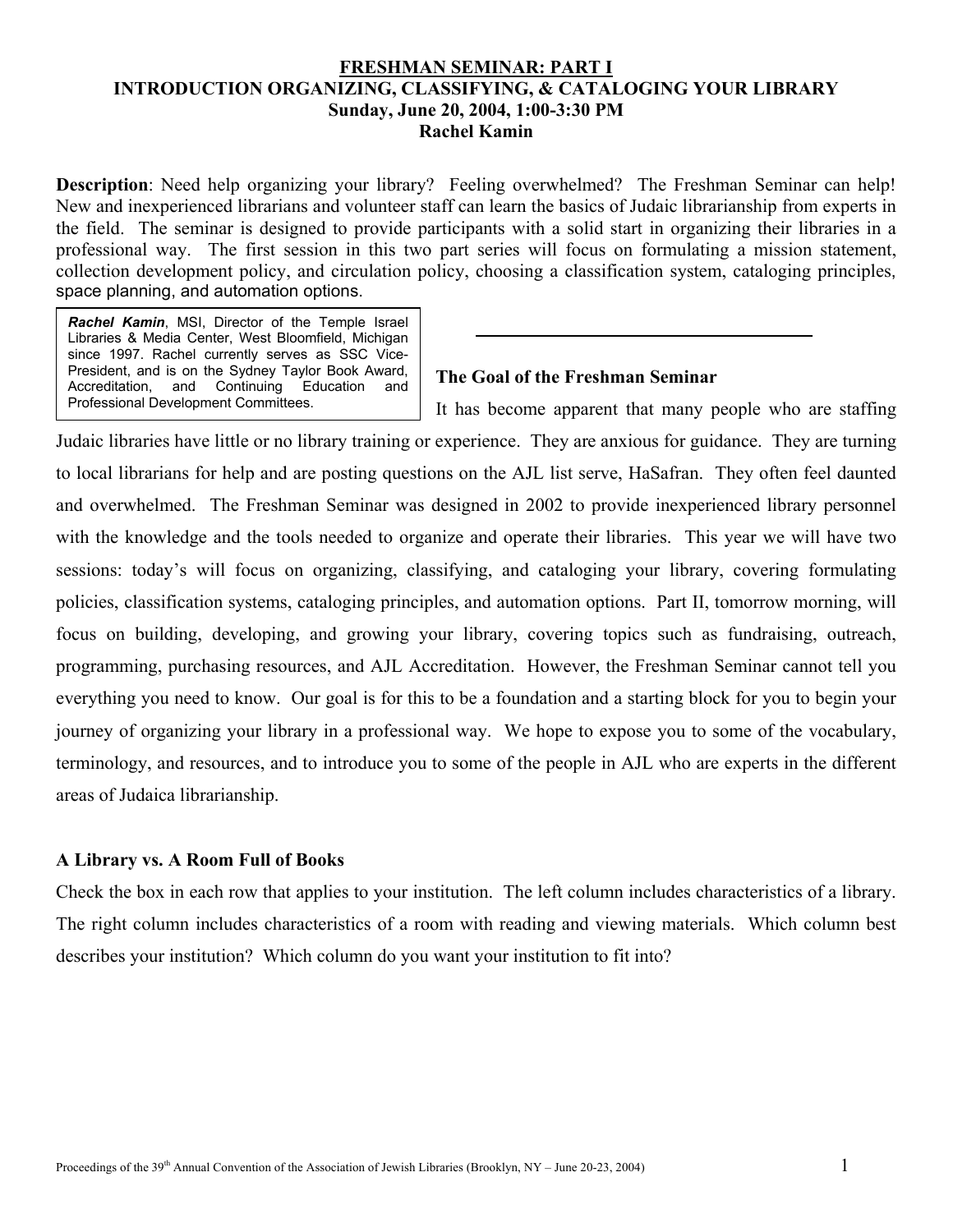| <b>LIBRARY</b>                                                                                                                                                                        | <b>ROOM WITH READING MATERIALS</b>                                                                                         |
|---------------------------------------------------------------------------------------------------------------------------------------------------------------------------------------|----------------------------------------------------------------------------------------------------------------------------|
| $\square$ Has established policies and procedures                                                                                                                                     | $\Box$ Is very informal; functions casually and "off the<br>$\text{cuff}$                                                  |
| $\Box$ Managed by a professional librarian, at least<br>part-time                                                                                                                     | $\Box$ Staffed by volunteers and aides; no management is<br>evident                                                        |
| Materials are acquired in an orderly and<br>□<br>rational manner and further the library's mission<br>and goals                                                                       | $\Box$ The collections consists mainly of gifts; acquired<br>randomly with no particular purpose or over-arching<br>scheme |
|                                                                                                                                                                                       |                                                                                                                            |
| A professionally recognized classification<br>0<br>system is consistently applied to all materials and<br>materials are organized to facilitate bibliographic<br>access and retrieval | $\Box$ Little or no classification and cataloging; a simple<br>organizational scheme such as alphabetization is used       |
| $\Box$ Has a system for circulating materials                                                                                                                                         | $\Box$ Materials are circulated on the "honor system"                                                                      |
| $\Box$ Has an annual budget                                                                                                                                                           | $\square$ Depends on gifts or small, occasional institutional<br>subsidies                                                 |
| $\Box$ Has a dedicated space                                                                                                                                                          | $\Box$ Library operations may be interrupted or curtailed<br>when space is needed for other purposes                       |

It is perfectly fine if your institution falls in the category of "Room Full of Books." You just have to recognize that that's what you are. You might decide that a "Room Full of Books," or a "Reading Room" or "Reading Center," is what is right for your institution. However if your institution wants a truly functioning library, you have to meet the above requirements.

Whether you are establishing a library or a space with a collection of reading materials in it, the following must also be considered:

• What is the purpose of your endeavor? Who will it serve? Why is it being established? From these questions will come a **mission statement**. You need to have a mission statement to define what your library is going to be. For example, are you going to collect fiction books written by Jewish authors, but have no Jewish content? Will you purchase, for example, *Memoirs of A Geisha* just because the author is Jewish? There's no right or wrong answer, but you have to decide your position and you have to have it written down in your policies.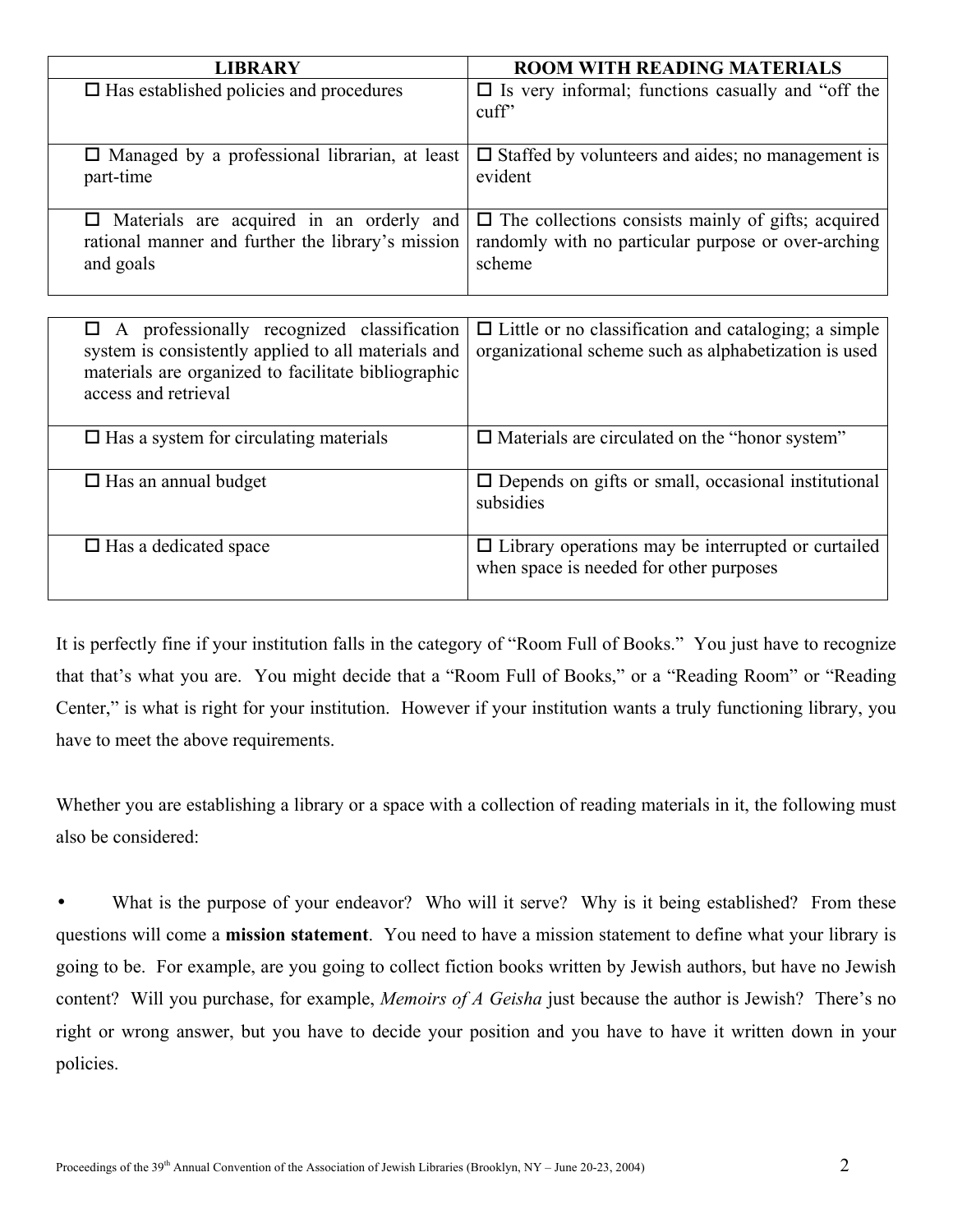• What will it consist of in terms of the depth and breadth of the collection and the types of materials it will have in it? From this will emerge a **collection development policy**, which includes procedures for accepting and rejecting gifts. Just because someone donates a book to the library doesn't mean you have to add it to the library collection. Even if it's free! If you wouldn't go out and purchase the item for the library because it doesn't meet your collection development goals, then it doesn't matter if someone is willing to give it to the library for free. If it is not furthering your library's mission than you don't need it. But you have to have a policy that spells out your procedures. If someone donates a book to the library does it become a permanent part of the collection? You need a policy in place that allows you to withdraw, de-select, and dispose of materials that are no longer needed, even if they were gifts or donations.

• Who will manage the library and provide services? From this will come **staffing requirements** and **job descriptions**. Every person employed in your institution, no matter how small, has a job description—the secretary who answers the phones has a job description, the Rabbi has a job description, the principal has a job description, and the maintenance person has a job description. The librarian needs a job description too! None of us have enough hours in the day, whether we are working full-time or part-time, to accomplish what is needed, therefore you need to have a job description so that you are not wasting your time on things that somebody else in your institution is better able or suited to do.

• What **annual budget** will be needed for start-up costs and on-going expenditures, including staff salaries? You cannot have a functioning library that exists solely on donations. Even if the majority of your funding is coming from donations you have to know that every year you can count on a minimum amount of funding from the institution.

- What will be circulated (loaned), to whom, for how long? From this will come a **circulation policy**.
- What will be the library's **operational procedures**: what hours will it be open, how will it be staffed in terms of professional and clerical responsibilities, how will its materials be organized?

### **10 Essential Questions**

In addition, the following questions need to be answered for an institution to support a library or a room with reading materials: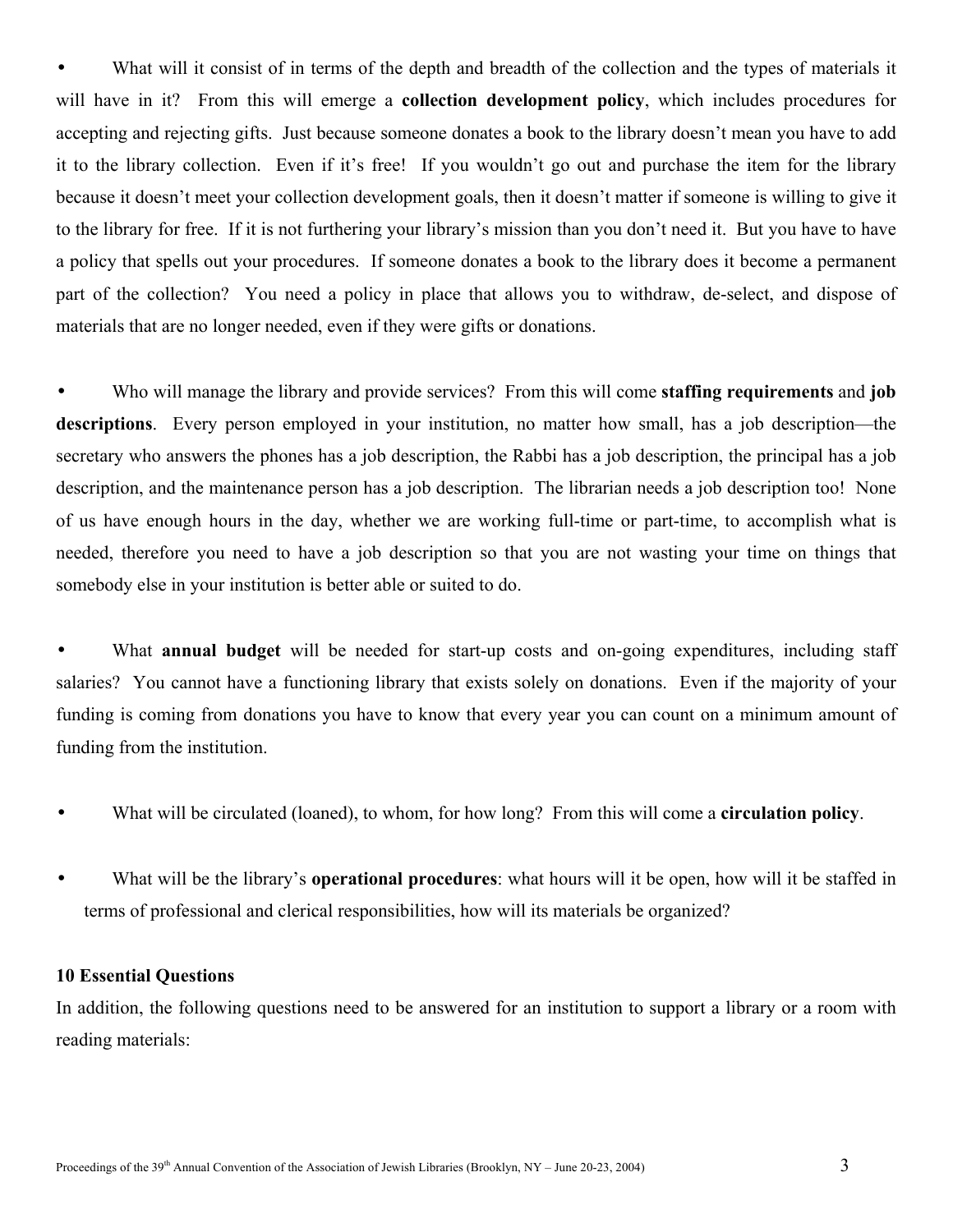### **1. Who are the primary users? Who are the other (secondary) users?**

For example, students, faculty/teachers, parents, senior citizens, the general public, members of the Jewish community, rabbis, cantors, and staff. You need to decide who your users are. If you are in school maybe your users are only going to be the students, the parents, the rabbis, and the staff of your school. Who are the most important people that you are designing and developing your library for? For example, in a synagogue library you might decide that the primary users of your library are your congregants, the rabbis, and the synagogue staff. In the process your library may also be able to serve the general public and other members of the community, but these are your secondary users, not your primary users.

### **2. What types of materials will be available?**

For example, fiction books, non-fiction books, children's books, reference material, audio-books, music cassettes and CDs, videos, websites, periodicals, databases, puzzles, games, toys, posters, maps, computer software, etc. Also, what languages will your material be in? Will you have only English language materials, or will your collection also include material in Yiddish, Hebrew, Russian, or other languages? Will all types of material be circulating? For instance, will you allow patrons to checkout computer software, puzzles, and games? There are no right or wrong answers to these questions, however, it is important that your institution decides what types of materials will be purchased and acquired.

## **3. What space is available? Is the space sufficient to house the desired materials? What are the space requirements?**

The size of your space is going to affect your decisions on what types of users you are going to serve and what types of materials you will collect. On the flip side, the types of users you would like to serve and the types of materials you would like to collect will affect the amount of space needed. Also, is the library a dedicated space or will library operations be interrupted or curtailed when space is needed for other purposes? While we all have to deal with sharing our space, will the space sharing interrupt library use? You may encourage groups within your institution to hold meetings or classes in the library to expose and introduce people to the library, but you have to have control over the space so that the library does not have to stop being a library when someone else wants to utilize it.

### **4. What materials and services are available from local public libraries, synagogue libraries, day school, or community libraries? What materials and services do not need to be duplicated by your institution?**

For example, if the public library has copies of popular "main-stream" titles, then you might not need to purchase them for your library. If a patron requests it you can refer them to the local public library. Another example is back-issues of periodicals. Almost all of the periodicals that we collect in our libraries are available (and easily accessible) on microfilm at public and/or academic institutions, so you may not need to waste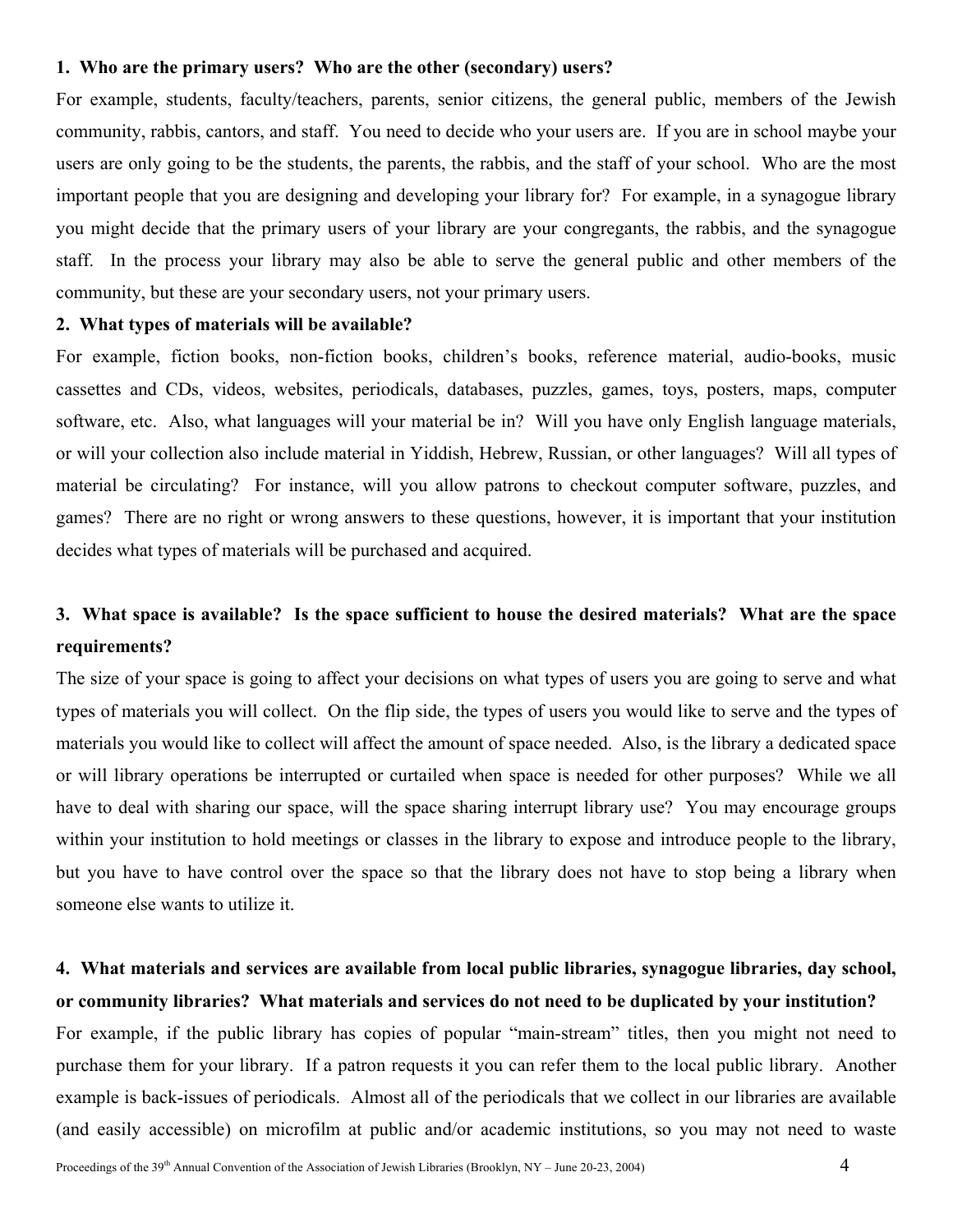storage or shelf space maintaining back-issues. Or, for instance, the congregation down the street received a large donation to purchase Jewish audio books. Assuming you have a reciprocal relation with them, you may not need to collect Jewish audio books because you can refer your patrons to another local congregation. You have to make decisions about your collection development based on what is available in your community and based on the needs of your users. It is essential to know what other libraries are collecting both in the Jewish community and in your community at large. We can't be everything to everyone!

### **5. How will materials be acquired?**

If purchased new, what is the annual budget? Who will select the materials? Who will order, label, process, and catalog the material? Is the Rabbi selecting the books for the library or is the librarian? Who gets to recommend books to be purchased? If somebody recommends a book does the library have to purchase it? If materials are acquired by donation, who will decide what to keep and what to discard? What will be done to dispose of unwanted materials? A donor agreement is recommended so that all donors understand that donated material becomes the sole property of the library and that the library can decide to de-select, withdraw, or remove it from the collection at any time.

### **6. How will the collection of materials be organized so that people can find what they are looking for?**

Will you use one of the Judaica classification systems like Weine or Elazar or will the material be organized in some other way?

### **7. How will materials be checked in and out?**

If the library is not automated there needs to be a procedure for circulation like sign out cards. Also, how will missing titles be identified and located?

### **8. How will borrowers find the materials they want?**

Signage? Card catalog? Shelf list? Map of the library? Who (or what) will be there to help borrowers find the materials they want?

### **9. When will the library be open? When will the library be staffed? Who will train the volunteers?**

## **10. Who will be responsible for ordering equipment and supplies, including those needed on an on-going basis?**

Who is in charge of requesting or ordering other needed supplies such as staples, paper clips, pens, pencils, paper, etc.?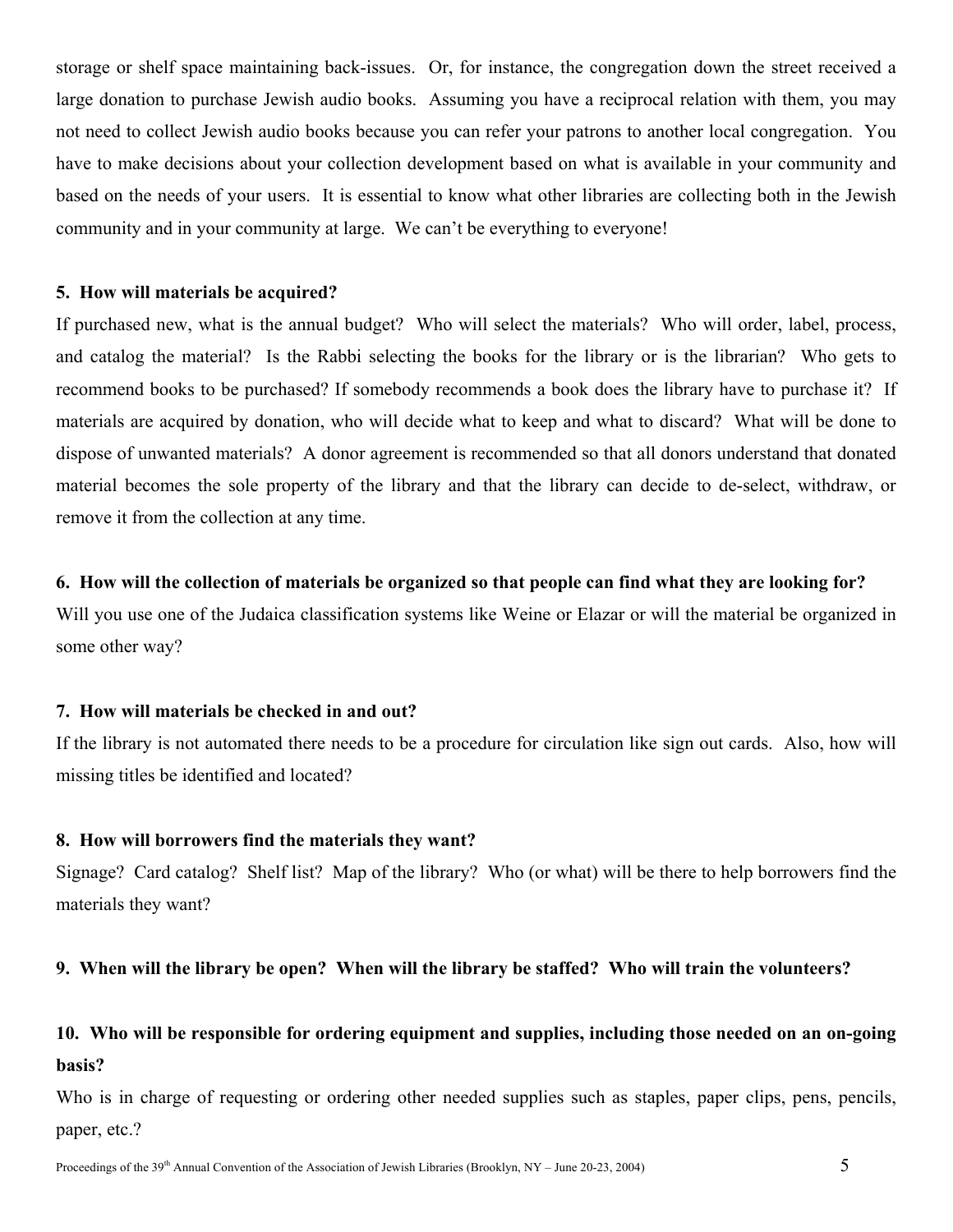If there is institutional support for a functioning library, the following additional issues need to be addressed:

- **Develop a job description for a salaried, professional (MLS) librarian, at least part-time.**
- **Gain approval for a yearly library budget from institutional operating funds.**
- **Institute a dedicated space for the library.**

### **Tips for Starting a New Library**

1. Form a library committee consisting of institutional decision-makers, volunteers, and residents. Meaningful planning requires the participation of stakeholders; plans should be made by consensus to ensure support. You can't make these decisions by yourself. You need input from the library supporters and the library patrons to answer all of these questions and address all of these issues.

2. In addition to getting advice about space planning from the project architect, sales representatives from library furnishing and equipment vendors will estimate shelving and seating needs and show you what is available.

3. The current average price of an adult hardcover book is \$26 for fiction and \$76 for non-fiction. Adult paperbacks average \$17 for fiction and \$39 for non-fiction. Hardcover children's books average \$19; children's paperbacks average \$9. Keep these figures in mind when determining your book budget. Also, be sure to include allocations for supplies (stamps, pockets, cards, labels, office supplies, etc.), subscriptions, professional dues, photocopying and mailing costs, programs, professional development (local and national conferences and workshops), and other expenses in the budget.

4. Become a member of the Association of Jewish Libraries and get involved with your local chapter, if available. Yearly AJL dues for at least one staff member should be written into the budget and covered by the institution. Request that your institution play for all or part of your expenses to attend AJL Conventions each year or every-other year. Also request institutional funds to allow you to take advantage of professional development opportunities in the general library field like state library association workshops and conference. Insists that these expenses be written into your contract or into the library budget so that you do not have to ask for the funding every year. Your institution needs to understand that professional development will enable you to be a better, more educated, knowledgeable, and professional librarian and this will insure a higher quality of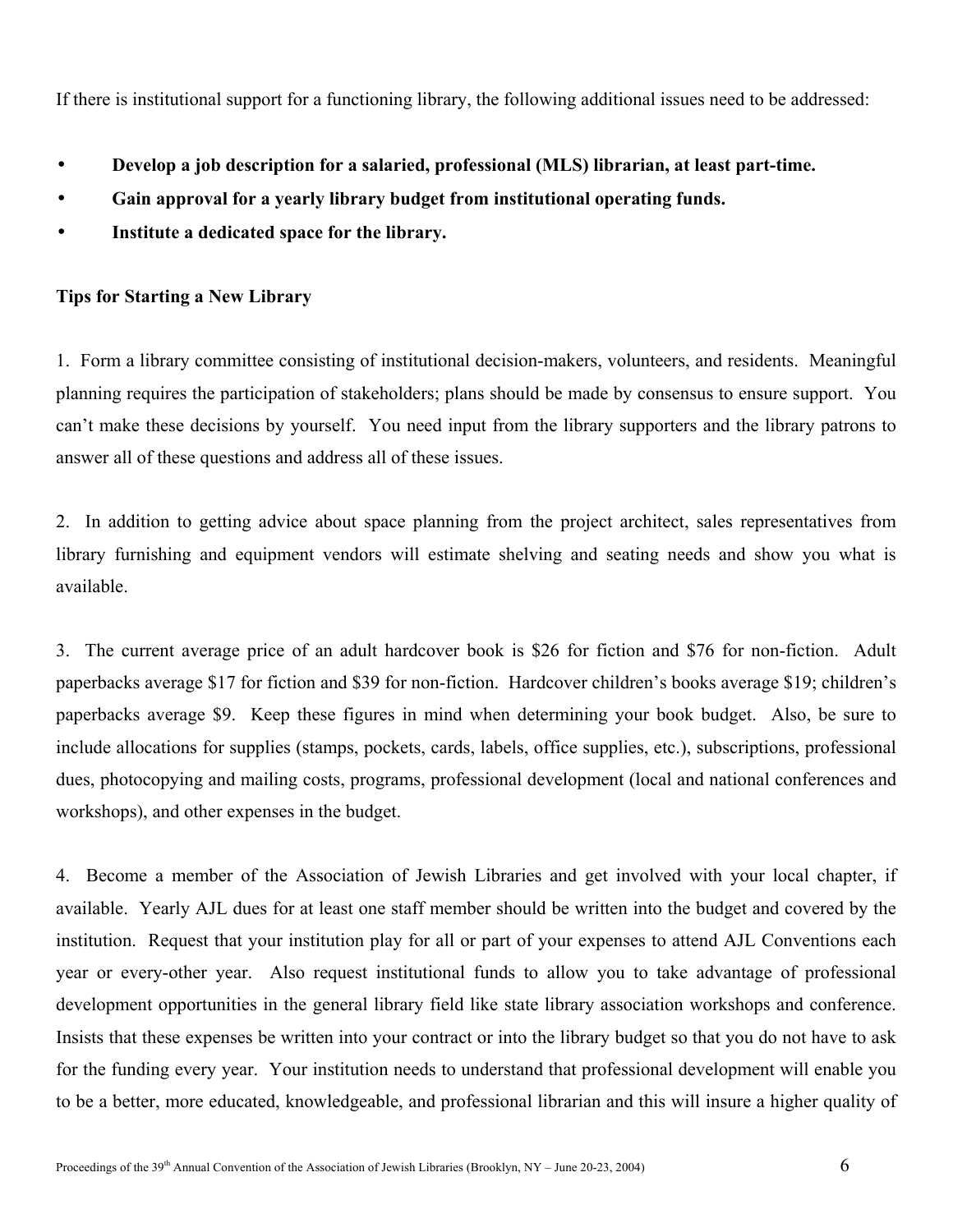library services. Visit the AJL website at www.jewishlibraries.org for membership information, a list of AJL publications, the AJL Bibliography Bank, Chapter contact information, and more!

5. Download the AJL Accreditation applications from the website. Make Accreditation a goal for your library.

Portions of this session were adapted from *Starting A New Library: Issues and Questions to Help You Get Started*, developed by the Association of Jewish Libraries, Greater Cleveland Chapter.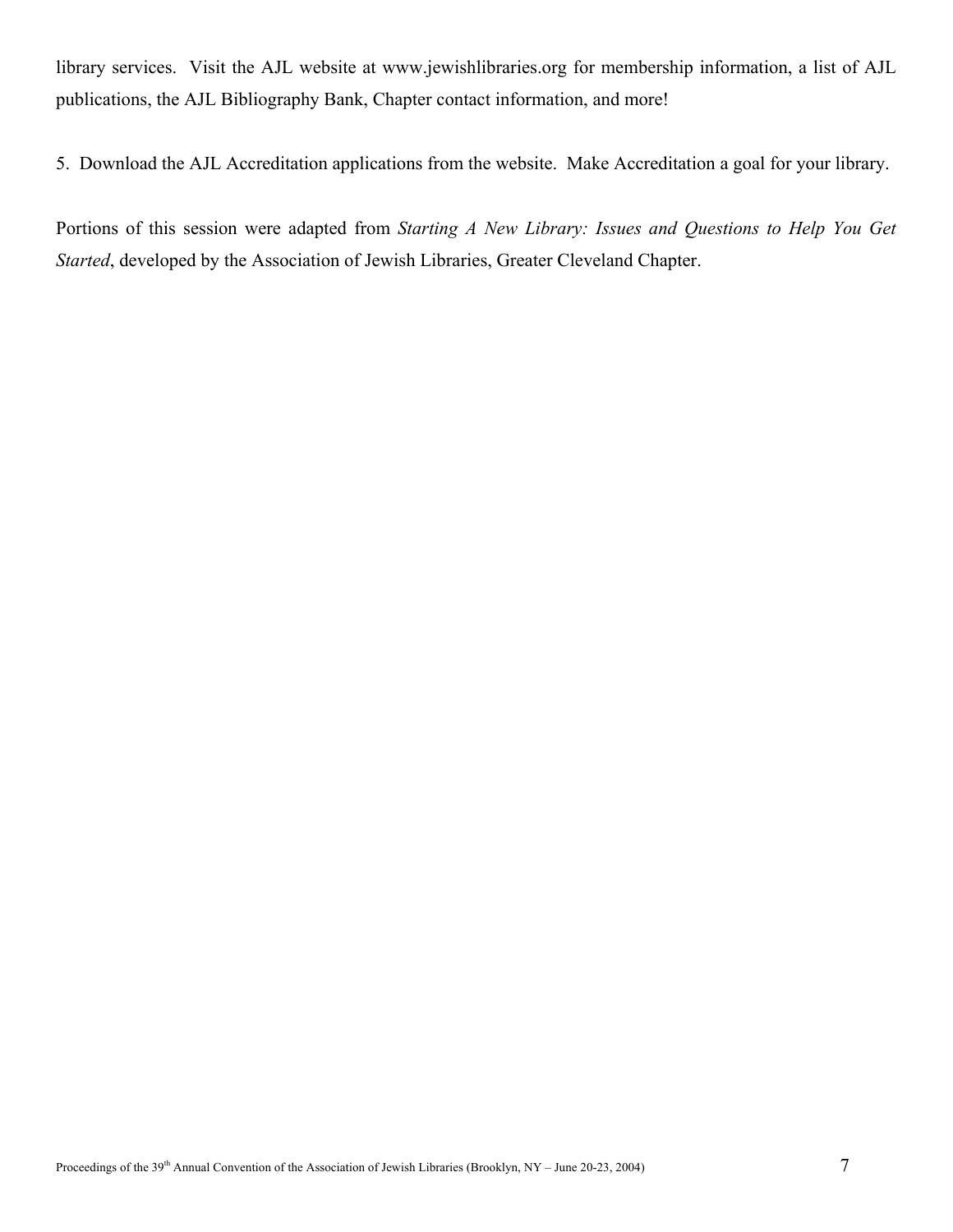# **SAMPLE MISSION STATEMENTS**

The mission of the **Memorial Library** is to provide materials and programming for the congregational members, staff, and community. The library collection will consist of materials in all media that will enable members to enhance their experience of Jewish life and provide the resources for the study of Judaism. The library staff is committed to excellence in its service to all users. *--Daniel Stuhlman, Chicago, IL*

The mission of the **Temple Israel Libraries** is to enable our congregation to experience the immense range of joy, spirituality, and community through the use of an exciting, comfortable, friendly, and relevant Judaic library. The library collection will be designed to meet the Judaic needs of our Nursery, Religious, and Hebrew schools, and the congregational community, and will strive to provide a wide variety of print and multi-media materials that will help our members live and experience Jewish life in a creative and personal way. Programs will be coordinated to supplement and enhance the vast array of educational and social activities and events offered at Temple Israel, as well as with the Nursery, Hebrew, Religious School, and Adult Education curriculums. The libraries will be available for congregants, students, teachers, clergy, and staff members to read, browse, relax, question, learn, and explore the library resources with the assistance of a librarian, volunteer, or each other. Further, it is the mission of the Temple Israel libraries to provide intellectual and social stimulation through a positive library experience that will further enhance each individual's identification with Judaism. *–Temple Israel, West Bloomfield, MI*

**B'nai Moshe** is proud to introduce its congregational library. The goals of this library are:

- 1. To provide easy access to Jewish information for the membership, clergy, staff, and youth of the congregation.
- 2. To provide Judaica materials not readily available in the wider secular community including books, magazines, newspapers, videos, books-on-tape, CD's and other AV formats.
- 3. To provide access to sacred texts in both Hebrew and English.
- 4. To promote lifelong reading and study about Judaic, its history, practices and beliefs as well as its relevance to our lives today.
- *--Congregation B'nai Moshe, West Bloomfield, MI*

The mission of the **Temple Beth Am Library** is to provide materials of education, entertainment, and enrichment for our schools, congregation, and community. The Library staff shall coordinate programs to supplement and enhance the variety of educational, social, and spiritual activities and events that take place at Temple Beth Am. The Library staff is committed to excellence and service that brings about a positive experience for every library user. *–Temple Beth Am, Miami, FL* 

**The Samuel and Rebecca Astor Judaica Library** is dedicated to serving the San Diego community at large as a central source of Jewish knowledge by providing access to information in support of the mission of the San Diego Center for Jewish Culture: to promote Jewish culture, heritage and creativity in the arts. Special attention is given to materials that supplement the programming of the Lawrence Family Jewish Community Center and the San Diego Center for Jewish Culture. The SRAJL also maintains extensive special collections on both the Nazi Holocaust and Israel. Our vision statement: The SRAJL will be a central and vital part of the San Diego Jewish community by providing access to information in all formats in the areas of Jewish heritage and culture. It will provide for all of the information needs of its patrons and will be a central reference source for Judaic information not contained within its own physical facility. *–Astor Judaica Library, Lawrence Family Jewish Community Center, San Diego, CA*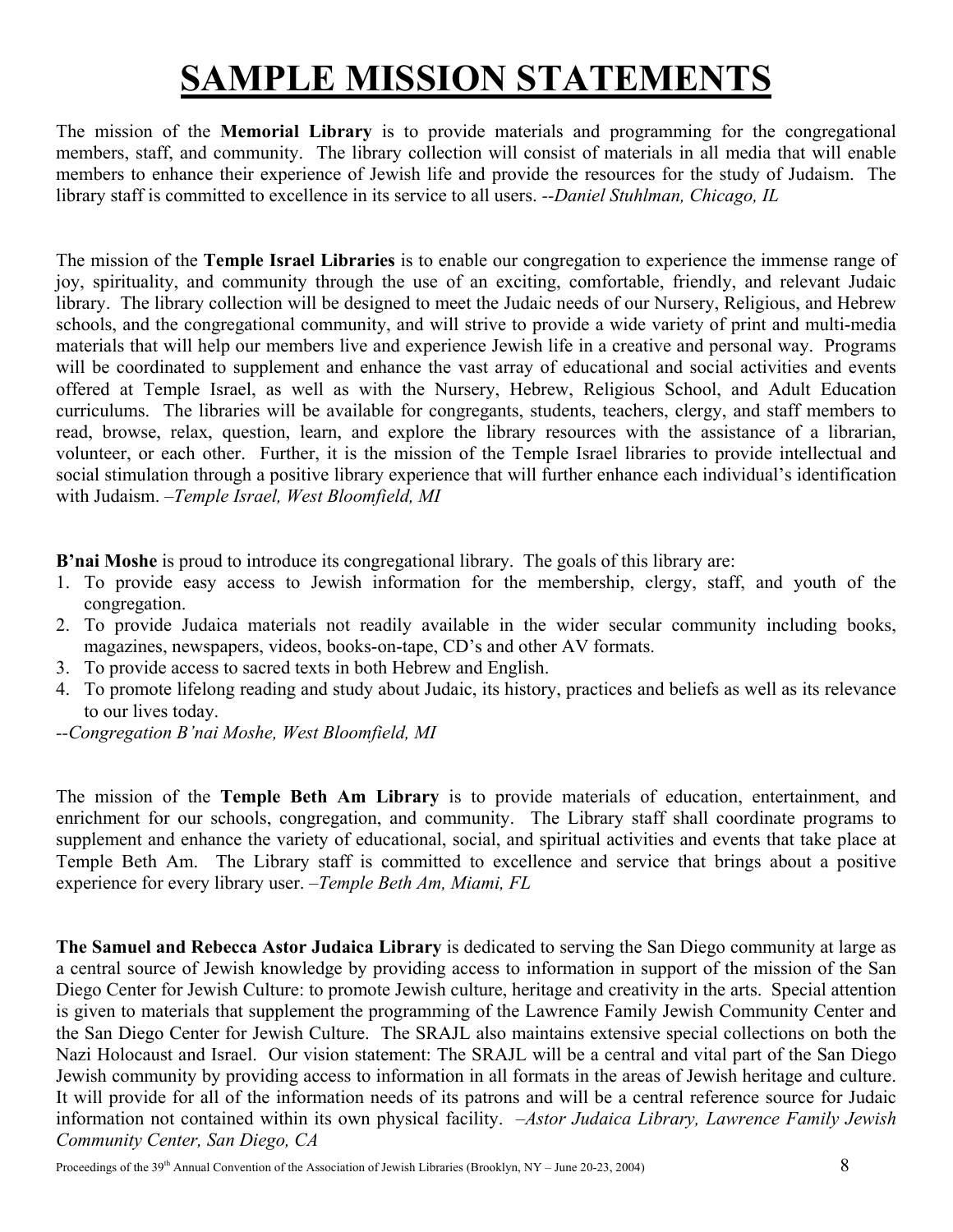## **SAMPLE COLLECTION DEVELOPMENT POLICY**

## **Temple Israel Libraries, West Bloomfield, Michigan**

### **Purpose of the Collection Development Policy**

A well-defined policy, that will be reviewed and approved by the Library Committee and the Executive Committee, will ensure that the libraries meet the information needs of the congregation in a timely and economic manner. A clear and consistent policy will assist in maintaining collection strengths, represent the plan of action for the libraries, and serve as a guide for decision making. Most important, the policy will help assure continuity and consistency in the library programs despite changes in staff and funding.

### **Definition of Library Users**

Primary users of the Temple Israel libraries include:

- 1. Congregants
- A. Affiliate Group Members (Sisterhood, Brotherhood, Treasures, Couple Club, Youth Groups)
- B. Parents
- C. Recreational Readers
- D. Researchers
- E. Senior Adults
- F. Young Adults
- 2. Students and Faculty
- A. Nursery School
- B. Hebrew/Religious School
- C. High School
- D. Adult Academy
- 3. Clergy
- A. Rabbis
- B. Cantors
- 4. Staff
- A. Professional Staff
- B. Administrative Staff

The library will attempt to serve the educational, professional, and recreational information needs of these groups, as they relate to Jewish education and living, and the events and activities of the congregation.

### **Collection Formats**

Hard-cover and paperback books, newspapers, periodicals, videos, audio cassettes and compact disks, vertical file material, CD-ROMs, and computer software.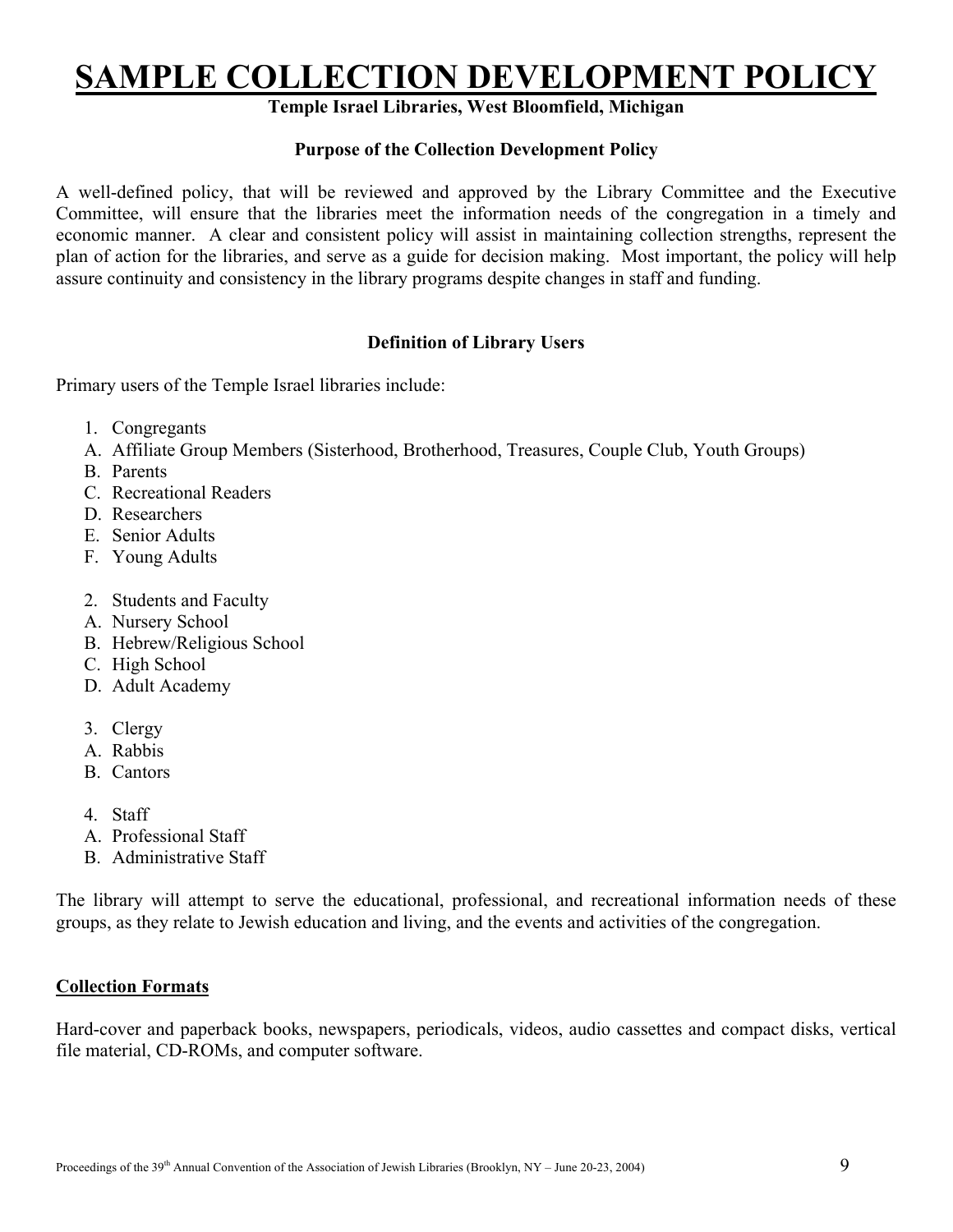### **Collection Scope**

As stated in the mission statement, the library collections are designed to meet the Judaic needs of our congregational community. Keeping in mind the resources available at other local institutions (area public libraries, university libraries, and other synagogue libraries), the Temple Israel library collections will focus on materials of Reform Jewish content and relevance. The adult fiction collection will include popular bestsellers of Jewish relevance and critically acclaimed literary works.

The library will maintain and keep current a collection of Jewish theology and liturgy, Jewish history, and Israel and Zionism. In addition, the library will concentrate on strengthening these areas of the collection:

- 1. Primary source material and commentary from a Reform perspective relating to the Torah, Tanakh, Talmud, Mishna, Gemara, Midrash, Jewish Law and Responsa, and Rabbinic literature. The reference collection will include specialized Judaic dictionaries, encyclopedias, and CD-ROMs.
- 2. Material (particularly fiction and non-fiction books, videos, and computer software) focusing on the modern Jewish family, Jewish observances, and life cycle events. As stated in the mission statement, these materials intend to help our members live and experience Jewish life in a creative and personal way.
- 3. Material (particularly fiction and non-fiction books, periodicals, newspapers, and videos) focusing on the American Jewish experience. This will include the experiences and involvement of Jewish individuals, groups, and organizations in American history and culture, as well as the Jewish response to and involvement in modern political, economic, and ethical issues.
- 4. Material (particularly fiction and non-fiction books and videos) celebrating the diversity of Jewish communities around the world. A special collection covering the history of the Jewish communities of the Detroit area and of Michigan in general will be included.
- 5. Multi-media materials, particularly audio and video recordings, focusing on Jewish involvement in art, music, dance and film on both a national and international level.

### **Process of Selection**

All selections must be consistent with the library mission and collection policy, and will be purchased at the discretion of the librarian with an approved budget. The librarian will select new material from catalogs, flyers, and announcements, current reviews, and published bibliographies. New material will also be considered by the written request of Temple members, clergy, and staff (see Patron Recommendation Form).

General selection criteria include, but are not limited to:

- 1. Items of Jewish content and relevance to our congregation
- 2. Items useful to the primary users of the library
- 3. Items presenting a variety of points of view on a controversial subject
- 4. Items of lasting literary or social value

The library will avoid purchasing materials that while useful to our users are more appropriately held by another local institution. In addition, at the discretion of the librarian, the library will avoid purchasing material of a sensational, violent, or inflammatory nature. Financial and space limitations will always be considered when selecting material.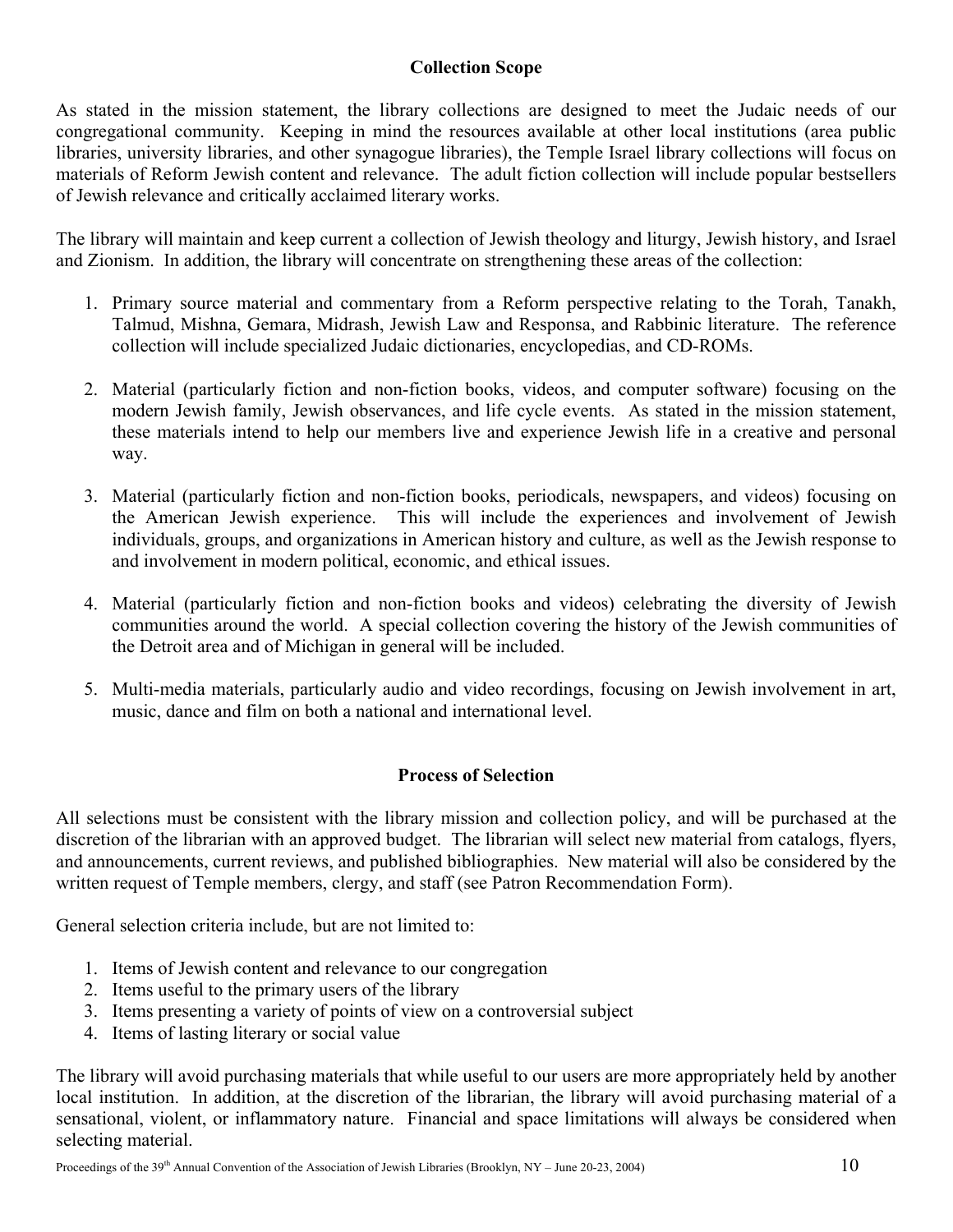### **Process of Deselection**

The library, with the approval of the Library Committee and the knowledge of the Executive Committee, will deselect materials in order to conserve space and make room for new materials, improve access to the collection, and conserve money. An attempt will be made to donate deselected materials to other interested Jewish institutions. The library may also wish to sell deselected books as a fundraising event. The library will attempt to recycle all discarded material.

General criteria for deselection include, but are not limited to:

- 1. Material inconsistent with the mission statement and collection policy
- 2. Duplicates
- 3. Unsolicited or unwanted gifts and donations
- 4. Obsolete books
- 5. Superseded editions
- 6. Material that is worn out, damaged, and too expensive to repair
- 7. Periodicals with no indexes, and periodicals available on microfilm at other institutions

### **Gifts and Donations**

Gifts of books and other library materials are gratefully accepted by the Library with the understanding that they will be considered for addition to the collection in accordance with the mission statement and collection policy. Potential donors must make an appointment with the librarian to drop off materials. The Library reserves the unconditional ownership of gifts and reserves the right to sell or dispose of materials at a later date.

The Temple Israel Libraries may elect to send unneeded donated materials to other Jewish institutions. The Library also reserves the unconditional ownership of anonymous donations and may discard or donate the material to another institution.

Gifts of funds are always welcome. Recommendations from the donor are honored in so far as the suggestions are in accord with the mission statement and collection policy.

### **Revision of Policy**

This policy will be revised upon the recommendation of the Library Committee and the approval of the Executive Committee to remain consistent with the goals, objectives, and values of the Temple Israel Libraries.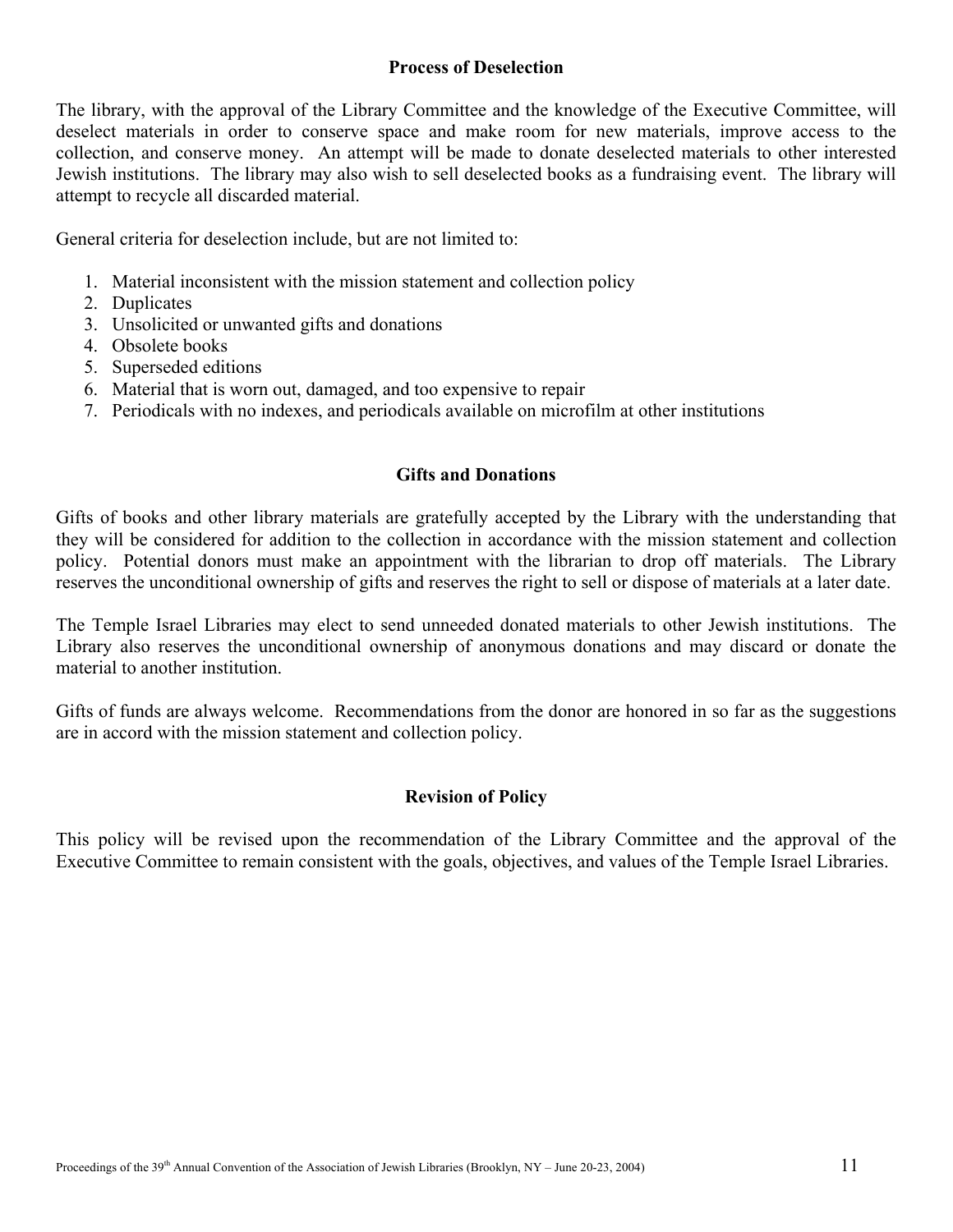# **SAMPLE CIRCULATION POLICY**

### **For Members, Non-Members, and Staff:**

- 1. With the exception of non-circulating reference materials, all items in the Weinberg Family Library and the Hodari Family Children's Library & Media Center may be checked out by Temple members, staff, faculty, and students in our Nursery School and our Hebrew & Religious School. Non-members are also welcome to check out materials provided they give their name, phone number, and address.
- 2. At the discretion of the Library Staff, the number of items on loan to a single patron may be limited.
- 3. Materials are checked out for two weeks. Due dates may be extended at the discretion of the Library Staff.
- 4. At the discretion of the Library Staff, the number of times an item is renewed may be limited. Items on reserve for another patron may not be renewed.
- 5. The Temple Israel Libraries does not charge fines for overdue books. Overdue notices for members, non-members, and staff are printed at the beginning of each month.
	- First Notice: Overdue notice is mailed to the patron.
	- Second Notice: Overdue notice is mailed to the patron stamped "Second Notice."
	- Third Notice: The patron will receive a phone call by a member of the Library Staff requesting that the material be returned.
	- Fourth Notice: A copy of the overdue notice is submitted to the office of the Executive Director and a letter is sent informing the patron that their Temple account will be billed \$18 for each item not returned within the month. Non-members will receive a bill provided by the accounting department.
	- Fifth Notice: The patron's Temple account is billed \$18 for each item that is not returned or is lost. If the item is returned, the account will be credited. Non-members will receive a second bill from the accounting department.
- 6. If a patron claims that an item was returned to the Library, it is marked "Claimed Returned" in Athena and removed from their account.
- 7. If an item is lost or damaged beyond repair, the patron is asked to make an \$18 donation to the library or to purchase a replacement copy. At the discretion of the Library Director, the fee for lost, damaged, or unreturned multi-media materials (videos, CDs, books on tape, etc.) may be greater than \$18 depending on the value of the item.
- 8. At the discretion of the Library Director, borrowing privileges may be suspended if a patron repeatedly looses, damages, or fails to return library materials.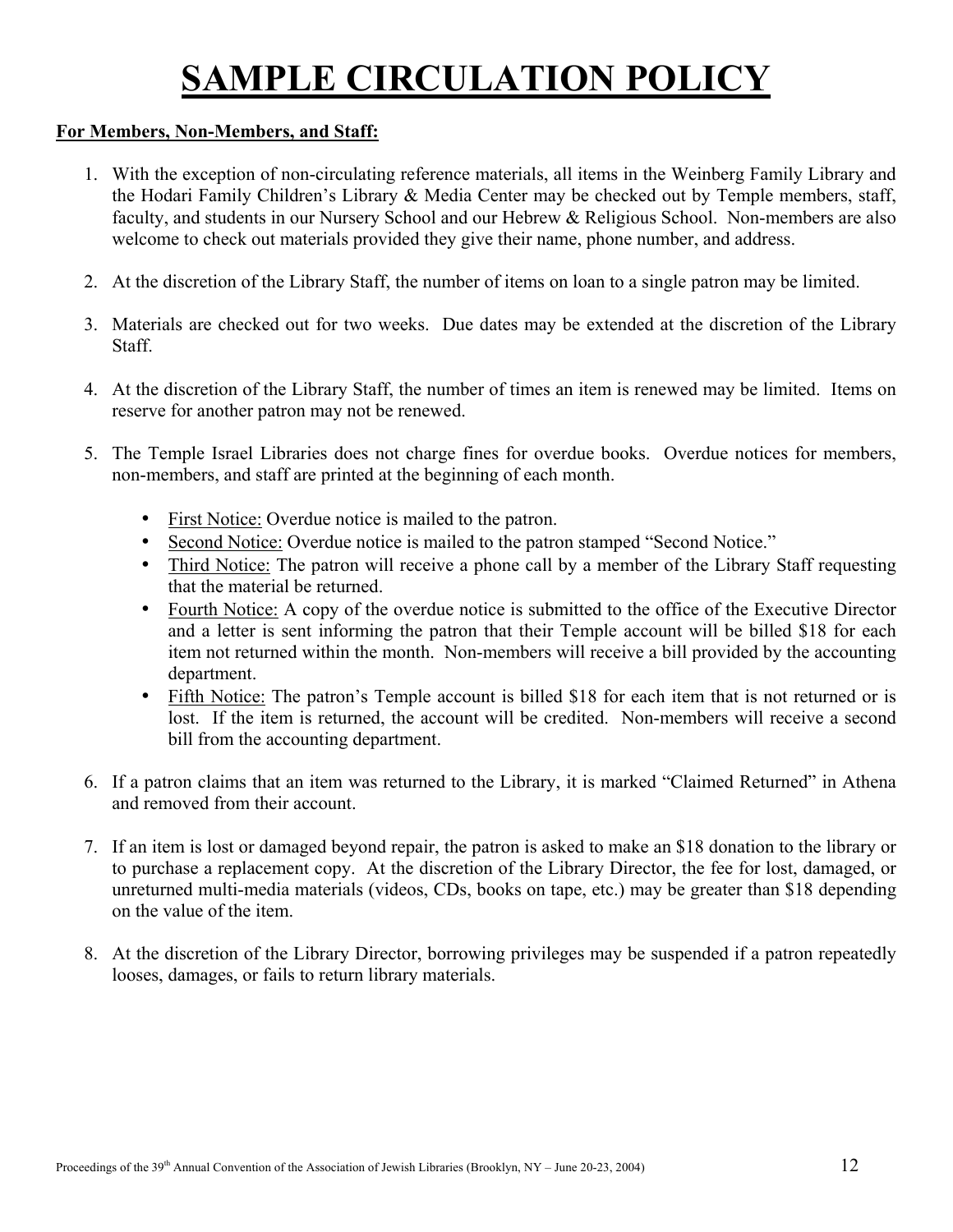### **For Students: Early Childhood Center Students and Kindergarten –3rd Grade Religious School Students**

- 1. When visiting the Library with their class, students in the Nursery School & Kindergarten program and students enrolled in Pre-Kindergarten, Kindergarten, 1<sup>st</sup>, and 2<sup>nd</sup> Grade Religious School may check out one book from the "Red" section of age-appropriate picture books in the Hodari Family Children's Library. With guidance from the Library Staff and classroom teachers,  $3<sup>rd</sup>$  Grade students may check out one book from any of the sections in the Library. When accompanied by a parent, students are allowed to check out additional books from the other sections of the Library, as well as multi-media materials.
- 2. At the discretion of the Library Staff, the number of items on loan to a single patron may be limited.
- 3. Materials are checked out for two weeks. Due dates may be extended at the discretion of the Library Staff.
- 4. At the discretion of the Library Staff, the number of times an item is renewed may be limited. Items on reserve for another patron may not be renewed.
- 5. The Temple Israel Libraries does not charge fines for overdue books. Overdue notices are printed before the student's next visit to the Library with their class. Overdue notices are sent home with the student.
- 6. If a student has three overdue library books, a fourth book may be checked out, but it must stay in the classroom until the overdue books are returned.
- 7. At the end of the school year, students with outstanding library books will receive an overdue notice in the mail. A second notice will be mailed in July informing parents that their account will be billed \$18 for each item not returned within the month. Accounts will be billed in September for any unreturned library materials. If the item is returned, the account will be credited.
- 8. If a parent or guardian claims that an item was returned to the Library, it is marked "Claimed Returned" in Athena and removed from the student's account.
- 9. If a book is reported lost by the parent or student, it is marked "Lost" in Athena. If the book is not located by the end of the school year, the parent will be asked, in a letter from the Library Director, to make an \$18 donation to the Library or to purchase a replacement copy.
- 10. If a book is damaged beyond repair, the parent will be asked, in a letter from the Library Director, to make an \$18 donation to the Library or to purchase a replacement copy.
- 11. At the discretion of the Library Director, the fee for lost, damaged, or unreturned multi-media materials (videos, CDs, books on tape, etc.) may be greater than \$18 depending on the value of the item.

The Library Staff and the classroom teachers will provide guidance to assist students in selecting appropriate library books. However, a child will be allowed to check out the book of their choice (in accordance with policy rule #1). The Library Staff and the classroom teachers will make every attempt to enforce any restrictions that an individual parent may request for their child in terms of age-appropriateness, content, and format. Parents are encouraged, and are always welcome, to come to the Library before and after school to select books with their child.  $4<sup>th</sup>$ -12<sup>th</sup> grade students are considered Temple members and follow the circulation policy for Members, Non-Members, and Staff.